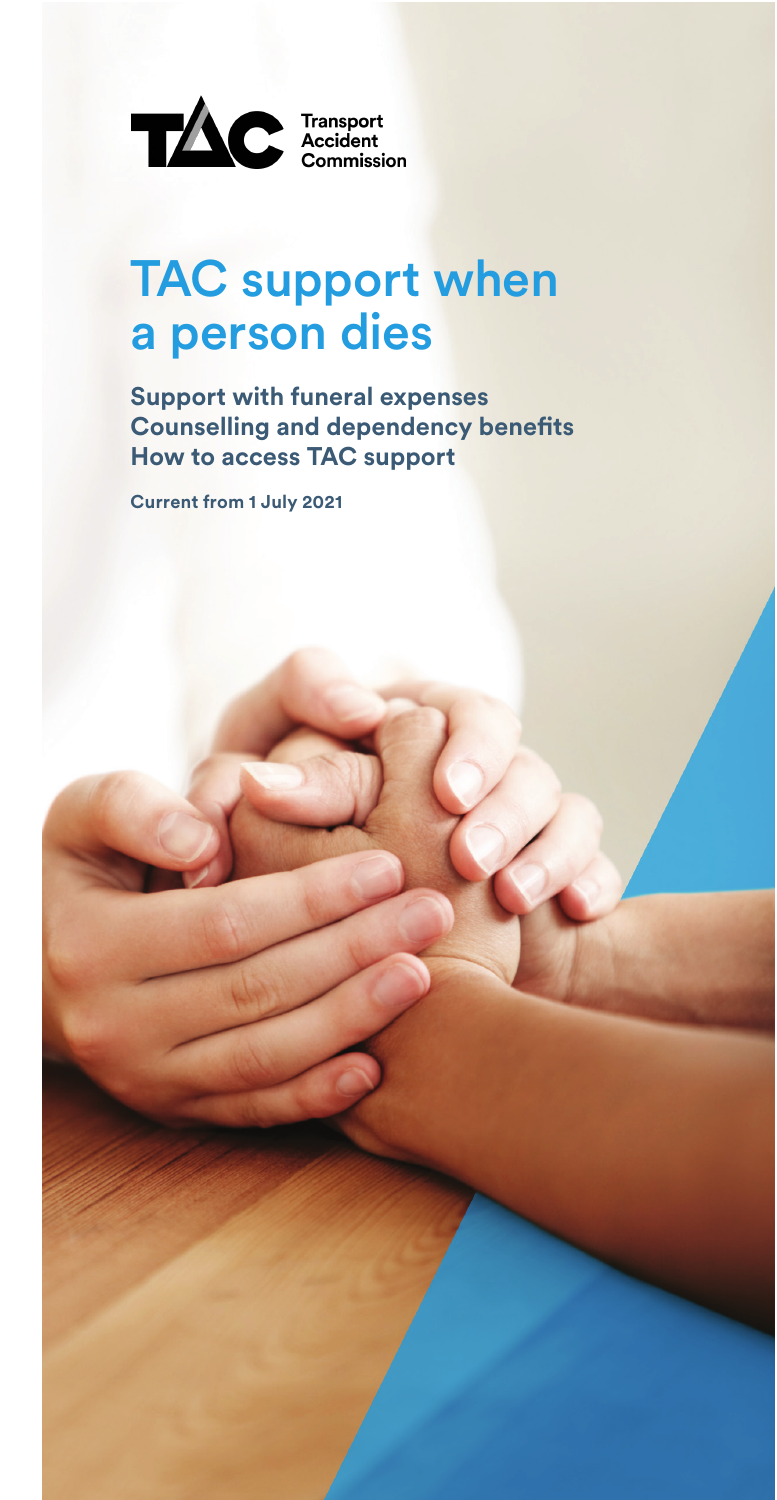Losing a family member in a transport accident is a traumatic and dificult experience.

The TAC can help by providing information, financial support and advice.



1300 654 329

www.tac.vic.gov.au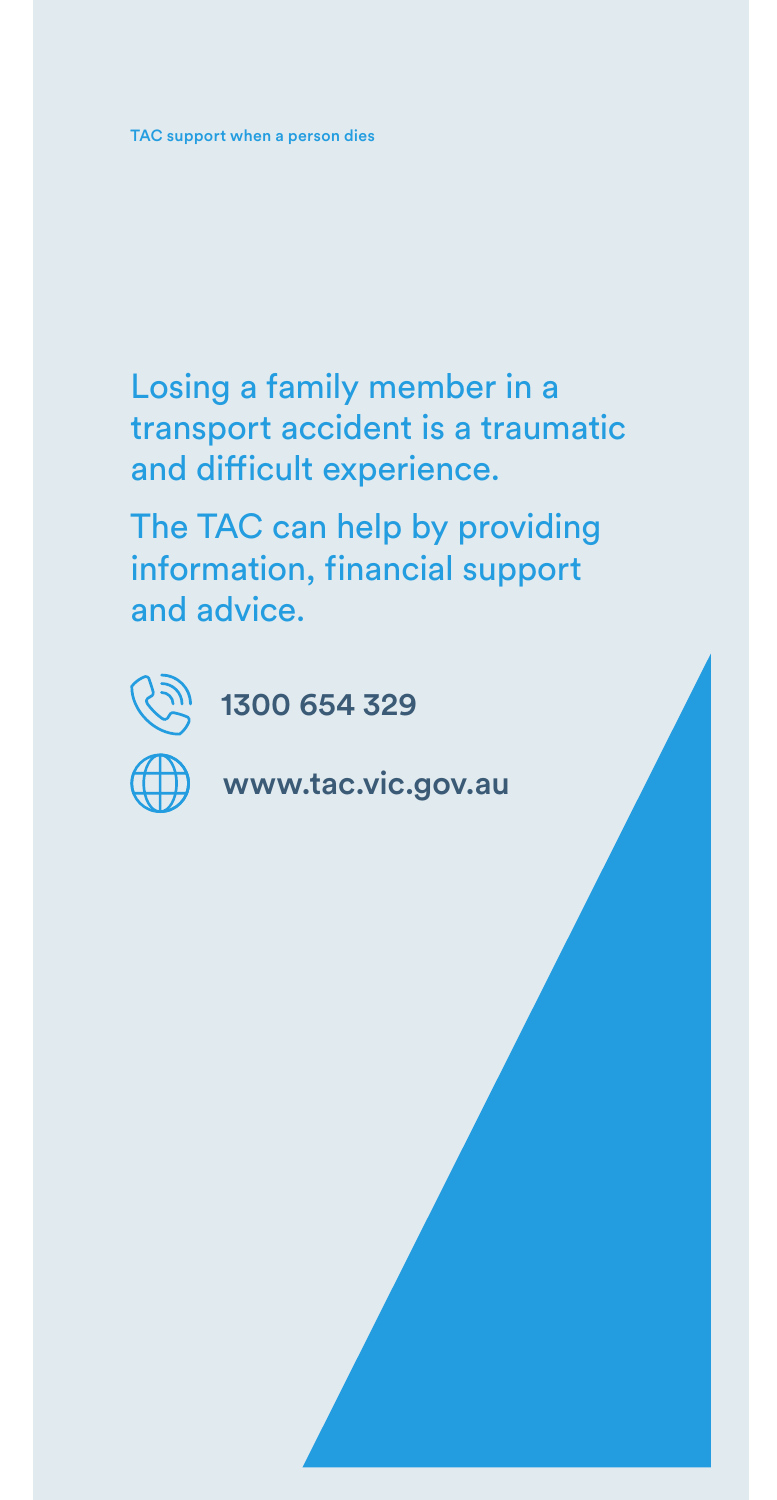1300 654 329 www.tac.vic.gov.au

# How the TAC can help

We can provide support with funeral costs and counselling services. We can also provide financial support for dependants.

The types of benefits available to you will depend on your family's circumstances. For most benefits, there are limits to how much we can pay.

We follow legislation, called the Transport Accident Act 1986, to manage the benefits you are eligible for. This brochure provides a summary of TAC benefits. It also explains what you need to do to access TAC support.

# Accessing TAC support

To access TAC support, you will need to complete a Funeral and Dependency Benefits Claim Form.

This form asks for information about the person who has died and the accident. We use this information to work out which benefits you are entitled to and how we can support you.

> **To get a copy of the form, please call our Customer Service Centre on 1300 654 329 or visit our website www.tac.vic.gov.au**

# Getting help

A TAC support coordinator in the Family Benefits Team can help you to understand and access TAC benefits.

The support coordinator is also available to help you complete the claim form and can explain what other information you may need to give us.

Your support coordinator can also give you information and referrals for non-TAC funded services.



**If you have any questions, or would like more information, please call our Family Benefits Team directly on 03 5225 6200.**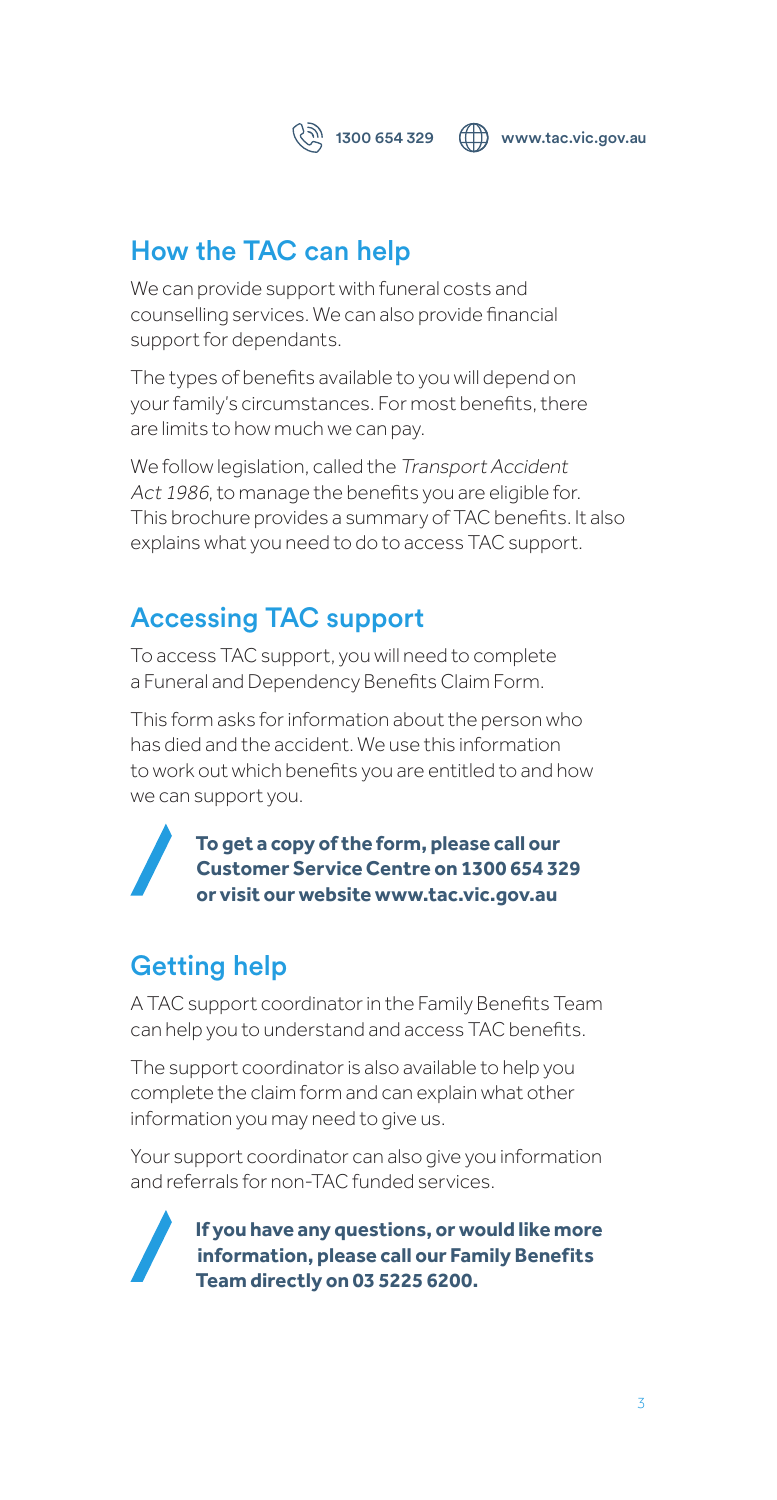A TAC support coordinator is available to help you understand and access TAC benefts.

# **TAC** benefits

The types of benefits we can pay for are explained on the following pages.

The amounts in this brochure apply for the period 1 July 2021 to 30 June 2022. These amounts are indexed each year.

> **For more information about a particular benefit, please contact your TAC support coordinator.**

### Support with funeral and monument expenses

We can pay the reasonable costs for a funeral and monument, up to \$16,410 (inclusive of GST).

### Support with family counselling

This benefit is available to the spouse or partner, parents, children, grandparents, brothers and sisters of the person who has died.

To be eligible, a doctor, a registered psychologist or qualified social worker must provide the counselling service. We can pay up to \$17,410 per family.

If you or a family member sustained a mental injury as a result of the death, you may be eligible to make your own claim in relation to that injury.

> **To find out more about lodging your own TAC claim, please contact the TAC Customer Service Centre on 1300 654 329.**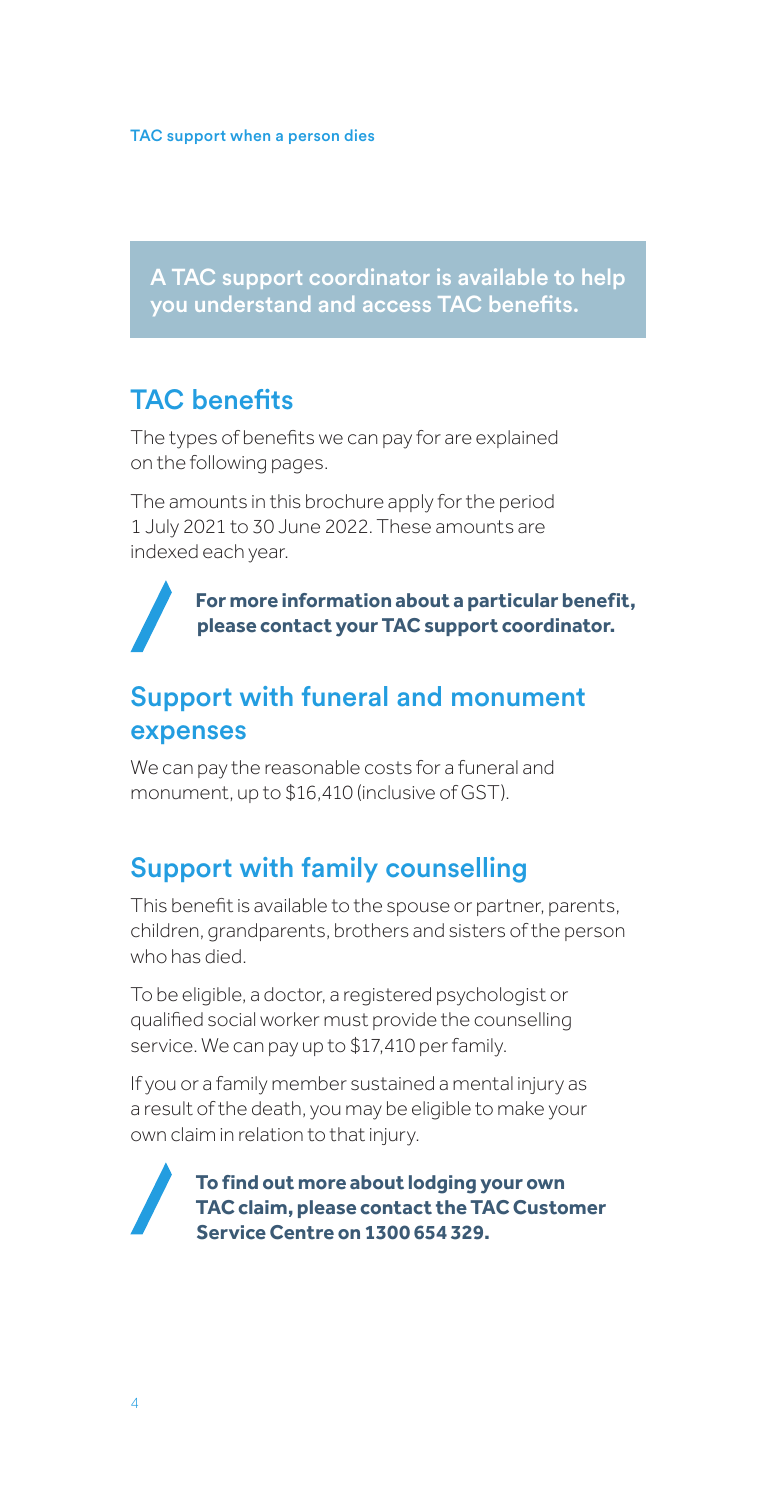

 $\binom{2}{3}$  1300 654 329  $\binom{2}{1}$  www.tac.vic.gov.au

# Support for a dependent spouse or partner

If your spouse or domestic partner was contributing to your family's income or caring for your children, we can provide some financial support to help you cope. A "domestic partner" is a person who is in a registered relationship with the person or who is living as a couple with the person (regardless of their gender).

### Lump sum payment

We can pay a one-off lump sum benefit up to \$195,190. The amount we pay will depend on the person's age, family circumstances or any prior impairment payments.

Depending on your situation, you may also be eligible to receive other benefits. Please see below for more information.

As well as a lump sum payment, a dependent partner may receive a fortnightly benefit and/or support at home. The benefit you receive will depend on what your partner's responsibilities were before the accident.

### If your partner was employed and providing fnancial support

We can pay an ongoing, regular payment, equivalent to 80% of your partner's earnings, up to a maximum of \$1,490 gross per week.

You may be eligible for this benefit even if you were working at the time of the accident. To claim these benefits, you will need to provide information about your partner's income.

### AND If your partner was caring for children or responsible for housework

We can contribute to the cost of employing a person to help out with the childcare and household tasks that your partner was responsible for.

There are limits to how many hours a week, how long and how much we can pay.



**If your partner was also in paid employment, please contact your TAC support coordinator to find out which benefits apply to your situation.**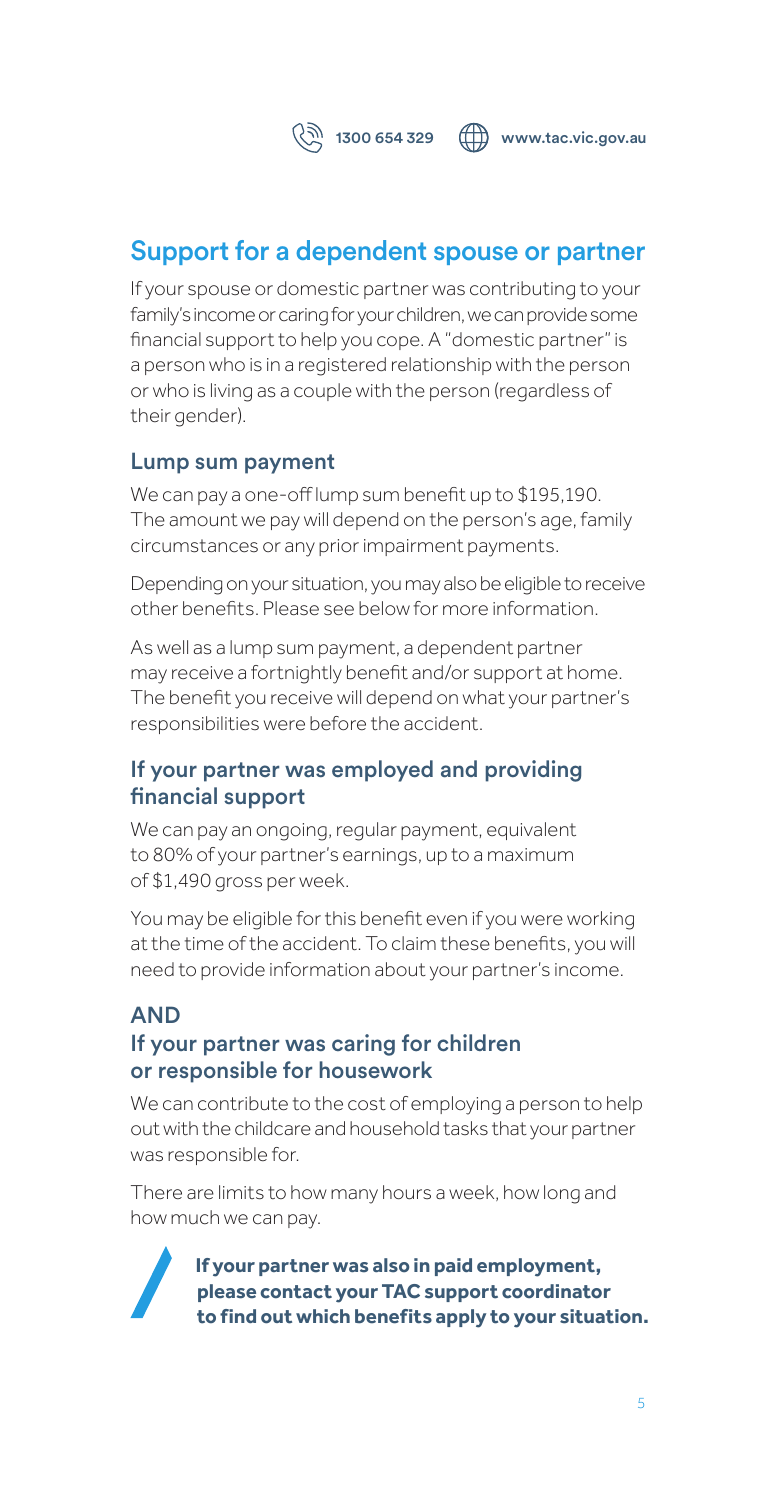## Support for dependent children

Please note: These benefits will not apply if the child's surviving parent is first entitled to a benefit as a dependent spouse or domestic partner.

If both parents, a sole parent or a supporting parent died in the accident, payments can be made for the dependent children of the deceased.

The dependent children may receive the following benefits:

#### Lump sum payment

We can pay a one-off lump sum of up to \$195,190 to the dependent children. The amount we pay will depend on the person who died and their family circumstances. This sum is held with the State Trustees until the children reach 18.

A dependent child is defined as being under 16 years of age, or aged 16 to 25 years and a full-time student, but does not include a child who has a spouse or partner.

If there is more than one dependent child, this lump sum will be divided equally between the dependent children.

#### Fortnightly payment

We can pay the guardian \$209 gross each week for each dependent child under 16 years of age, or aged 16 to 18 years and a full-time student.

### Education allowance

We can pay an education allowance of \$3,110 per year to the guardian for each full-time student, up to 18 years of age.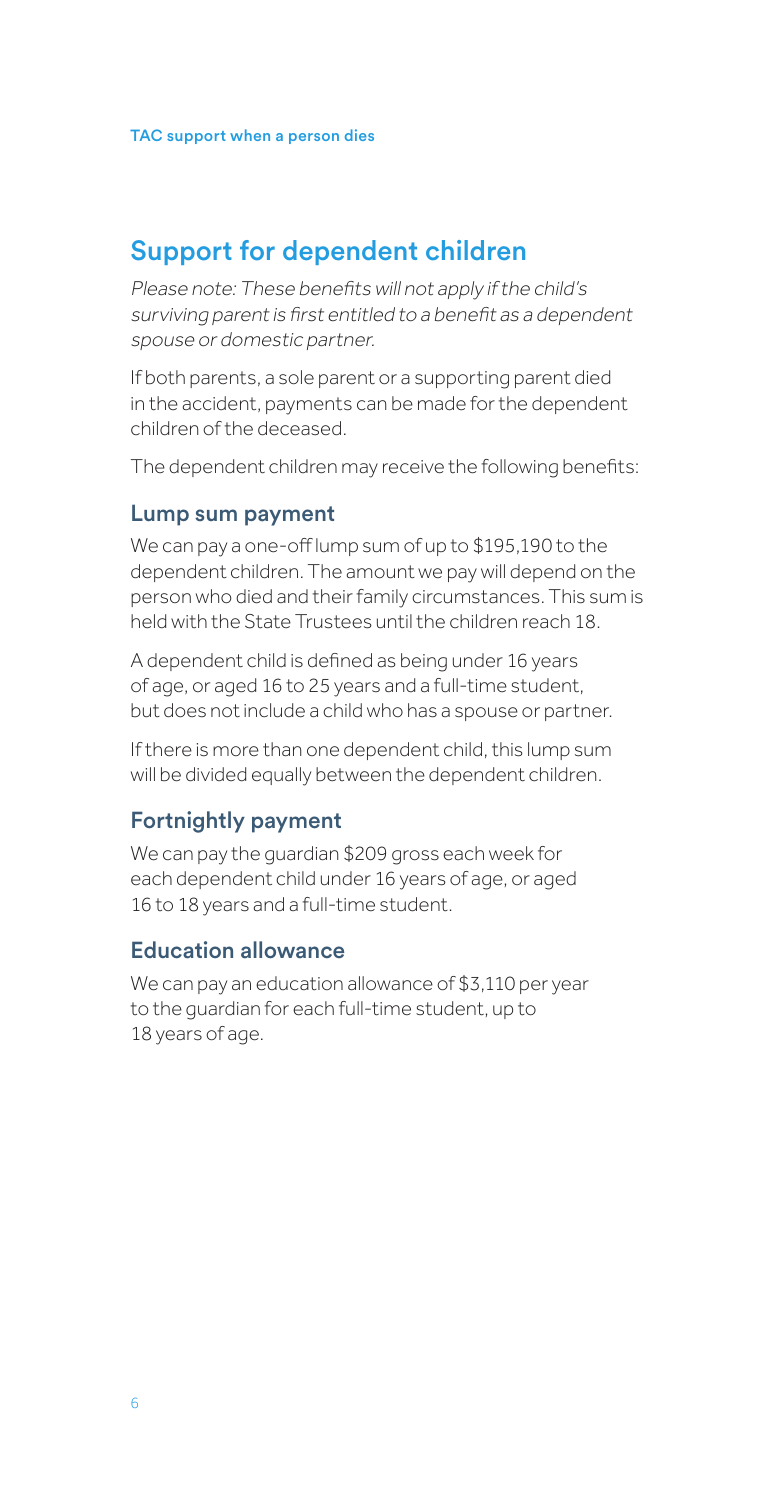

 $\binom{2}{3}$  1300 654 329  $\binom{3}{1}$  www.tac.vic.gov.au

# Travel and accommodation expenses to attend a funeral, burial or cremation

We can pay up to \$5,470 per family for cover the reasonable cost of travel and accommodation for immediate family members to go to the funeral.

This benefit can be paid for accidents that happened on or after 14 December 2016 and if the family member lives more than 100kms from the place where the funeral, burial or cremation is held.

More information about this benefit is available on our website or by calling 1300 654 329.